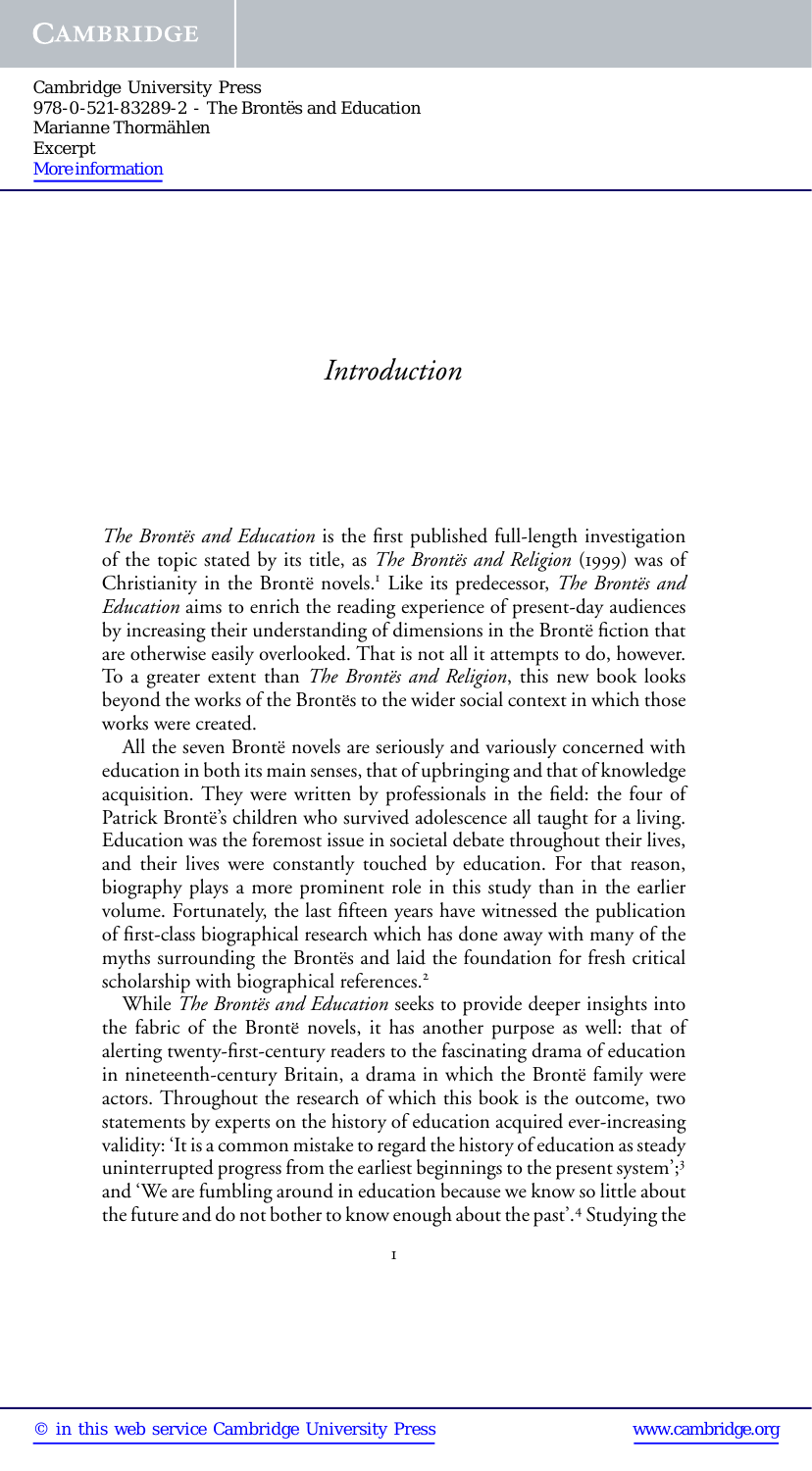## 2 *Introduction*

Brontë fiction alongside early-nineteenth-century educational materials, from policy statements to teacher manuals and schoolbooks, is a powerful corrective against the notion that current methods and practices represent the pinnacle of enlightened thinking where education is concerned.

Those who grappled with educational issues in the nineteenth century would have little reason to be overawed by the achievements of their successors in the twenty-first. For one thing, their problems are still with us, unresolved. The difficulty of imparting adequate instruction to each member of a group in which individual capabilities vary wildly is as great and pressing now as it was 200 years ago.<sup>5</sup> The current debates on faith schools and the teaching of 'creationism' raise the same arguments as nineteenthcentury disputes over the religious element in education. Even when it comes to the question of what pupils should learn, there are similarities: educationists then and now have often maintained that the possession of factual knowledge matters less than the ability to pursue and locate it when needed, a stance by no means uncontroversial among practitioners (and parents). These resemblances do not mean that there has been no essential progress in education over the past 150 years; but progress has been connected to general developments in society, rather than to the emergence of new and significant educational wisdom.

This book joins the historically contextualising line in Brontë studies that has seen several weighty contributions over the past few decades;<sup>6</sup> but its approach to the historical context diverges from the predominating mindset in modern Brontë scholarship. For one thing, as is clear from the preceding paragraphs, it is not based on an *a priori* assumption that the present is inherently superior to the past. In addition, the focus is not on the 'Victorian' period but on the first half of the nineteenth century, with frequent shifts back into the eighteenth. The traditional idea that the Brontë fiction is an expression of protest against 'Victorian conventions' fails to recognise that Queen Victoria was only about eight months older than Anne Brontë. While the Brontë writings are certainly coloured by a strong libertarian pathos that sometimes manifests itself in criticism of repressive and unjust social phenomena, the forces they attack were formed long before British society under Victoria could be said to have acquired anything like a configuration of values (insofar as it ever did). The ideals, norms and practices with which the Brontë fiction engages – by no means always in terms of disagreement – were to a great extent rooted in the eighteenth century, as ensuing chapters will show.

Another problem with the notion of 'Victorian conventionalism' is that it obscures the realisation that the views, beliefs and principles of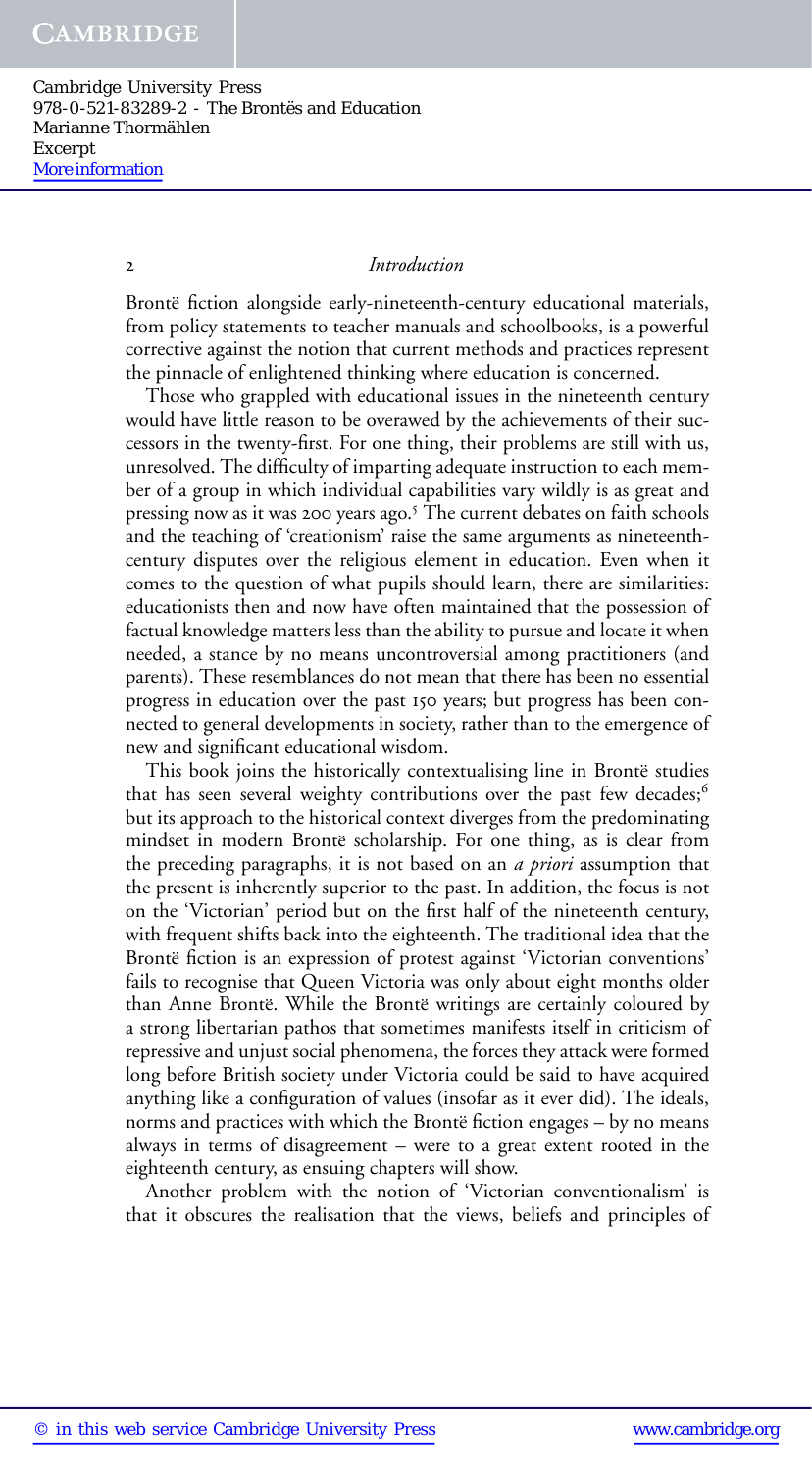## *Introduction* 3

nineteenth-century people were as varied and complex, not to say contradictory, as ours. When venturing into print, or attempting to persuade recipients of letters, our predecessors trod as warily as we do in order not to offend what they saw as the prevailing sensibilities of the time. Not only was it as difficult to distinguish between genuine conviction and mere mastery of shibboleths then as it is now; the same persons spoke and acted in ways we would naturally regard as forward-looking at one time, only to come across as reactionaries at another. The Brontës, father and children, are excellent illustrations.<sup>7</sup> 'Judgementalism' is frowned on in our own supposedly tolerant age, but condemning – or at least patronising – the people of the past who shaped our present has usually been a fairly safe occupation in literary scholarship. The desire to promote understanding is a more constructive approach.<sup>8</sup>

The absence of a censorious attitude to the materials it engages with sets *The Brontës and Education* apart from a good deal of late-twentieth-century Brontë criticism in another respect as well. Like *The Brontës and Religion*, this book does not read the Brontës' works, records of their lives and historical/contextual texts against the grain. To quote the earlier volume, 'I found so much *in* the "grain"... that the wish to introduce new perspectives by reading *against* it never arose' (p. 5). The inculcation of 'suspicious reading' in the second half of the twentieth century brought great benefits, training critics to pick up manipulative and conflicting dimensions in texts and thus enhancing awareness of complexity and variety. Occasionally, though, the urge to uncover surreptitious contradictions in a text in a manner somehow hostile to what was perceived as its ostensible 'message' has sent readers rather too far away from its manifest concerns. As the twentieth century progressed, D. H. Lawrence's 'Never trust the teller, trust the tale' was transformed into an exhortation not to trust the tale either. But those who disseminated such teachings were themselves tellers of tales, and it is not immediately obvious why we should trust them more than others. Where tales have not emitted the characteristic odour of insincerity (as happened often enough), I have, by and large, trusted them.

*The Brontës and Education* is the outcome of the study of a very large number of tales, whose tellers were sometimes mere names and occasionally not even that ('A Lady', 'A Clergyman in the Church of England'). Their 'messages' varied as widely as their tones, registers, scopes and positions, but in one respect they formed a contrapuntal structure without dissonances: they proclaimed the duty of human beings to endeavour to make themselves better people. The self-improvement ethos that was such a strong force in nineteenth-century Britain expressed itself in many different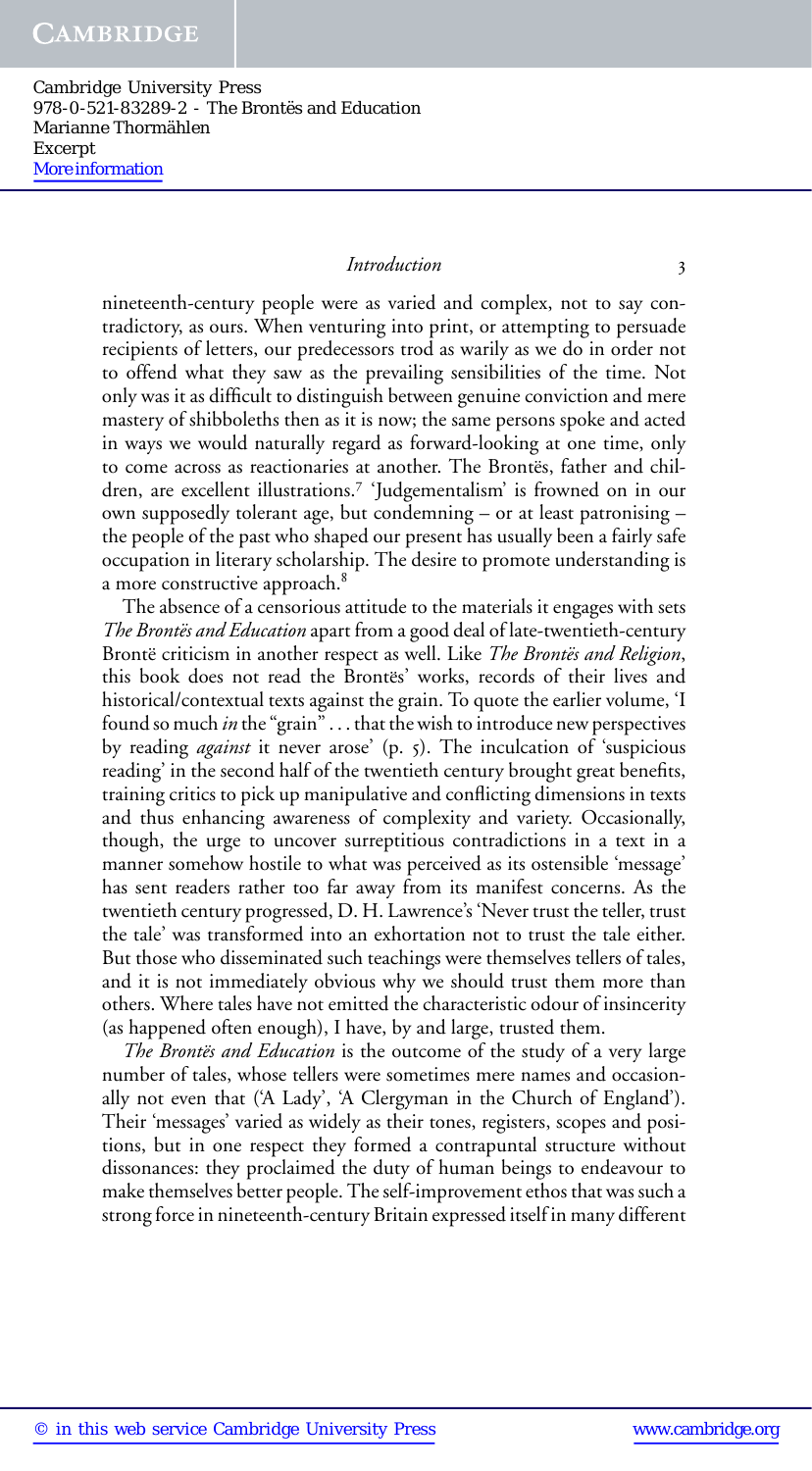## 4 *Introduction*

ways, including projects geared to inspiring the young with 'the necessity of self-culture' and meetings of local 'Mental Improvement Societies'.<sup>9</sup> The Brontë fiction forms part of this great moral structure.

One of the seven novels deviates markedly from the other six in this regard, however. While *Wuthering Heights* makes it clear that Heathcliff's educational backsliding contributes to the rupture of his childhood alliance with Catherine, and that an illiterate Hareton was not an acceptable husband for young Cathy, self-education is never held up as a moral obligation.<sup>10</sup> When people read books and learn things, it is because they want to. In Charlotte and Anne Bronte's novels, by contrast, persons of all ages and stations, and both sexes, are depicted as being aware of the duty to improve themselves through (self-)education. Those who do not feel it, or choose to disregard it, are seen to be ethically flawed, at times even villainous.

In view of the importance of education in the Brontë fiction, it might have seemed natural to discuss these works as *Bildungsromane*, and *Jane Eyre* has often been cited as an example of that genre.<sup>11</sup> However, none of the terms offered by the relevant conceptual arsenal fits even the majority of the novels well enough to form a useful terminological implement. While *Bildung*, *Entwicklung* and *Erziehung* are highly relevant to them all, the process of maturation is not the core issue in them.<sup>12</sup> Self-education projects in the works of the Brontës do not stop with well-adjusted adulthood, nor are they limited to successful socialisation in this world. The end towards which storylines tend is not an adult in harmony with society, but an adult in harmony with herself as part of the Creation, including its spiritual and imaginative-creative aspects.<sup>13</sup> For a Brontë protagonist to lead a successful life, he or she must have an answer to the question posed by the apprehensive teenager Helen Lawrence on the brink of a disastrous marriage: 'What shall I do with the serious part of myself?' (*The Tenant of Wildfell Hall* XXII.190).

Nineteenth-century definitions of 'education' usually invoke the Latin origin of the word, speaking of how education 'calls forth' or 'draws out' the faculties of the learner.<sup>14</sup> As used in this book, the concept stands for the development of knowledge, skills, abilities and/or character by means of teaching, training, study and experience, including the formation of a young person's personality under the influence of his or her elders, parents as well as instructors.<sup>15</sup> In other words, it is an extremely variegated phenomenon; and the more multifarious the subject, the more helpful a simple organisational rationale is apt to be. Consequently, the outline of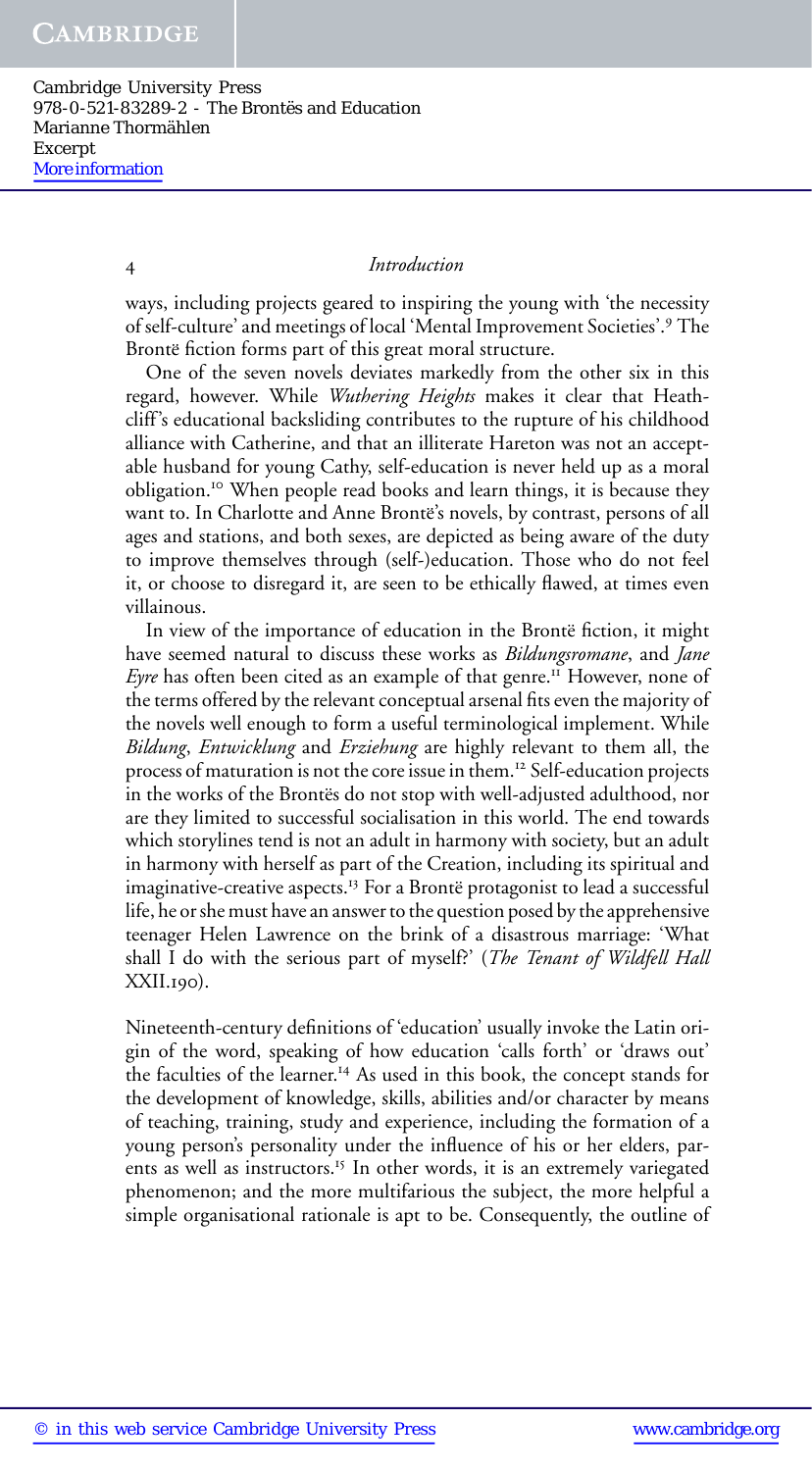## *Introduction* 5

*The Brontës and Education* was determined by a plain set of interrogatives: when and why; who and where; what; and how.

The first section, 'Education and society', sketches the broad context of the study. Starting out from the *Jane Eyre* passage where the narrator praises the virtues of the British peasantry, it maps the contentious area of popular education in the first half of the nineteenth century. Adult (self-)education is also discussed, with reference to Mechanics' Institutes, phrenology and the mental-improvement culture of the late eighteenth and early nineteenth centuries. The last few pages of the section consider ethical and epistemological tensions in the context of the persistent, and persistently troubled, valorisation of truth in the time of the Brontës.

The second chapter in Section II, 'Home and school', also addresses the importance and elusiveness of truth, albeit from a different angle. This chapter, the most extensive discussion of child-rearing – and of relations between parents and children – in the book, brings up the early-nineteenthcentury horror of childish mendacity. Another issue raised in it is (male) children's cruelty to animals. The upbringing of boys in *The Professor* and *The Tenant of Wildfell Hall* is considered against educationists' constant pleading with parents to foster compassion and kindness in their sons. Subsequent chapters deal with professional instructors in homes and schools, placing the Brontës' own experiences and those of their fictional teachers in the context of the low social status, and the incipient professionalisation, of educators.

The third section, 'Subjects and skills', is by far the longest, as is natural in that it attempts to answer the question of what a good education in the time of the Brontës actually contained. Its five chapters deal, in turn, with the 'academic' subjects studied by girls in the Brontë fiction, and by the Brontës themselves; the so-called accomplishments, on the one hand highly prestigious and on the other attended by a pervasive uneasiness; the place of religion in education; the differences between male and female education in association with the lives and works of the Brontës; and the substance of the sisters' self-study and reading outside the schoolroom. Among the matters addressed in this section are the places of geography and history in the contemporary curriculum, the furore over natural history in the early and mid-nineteenth century, the learning of foreign and Classical languages and the distinction between reading and study.

Pedagogy is the chief topic of Section IV, 'Strategies and methods'. It proceeds from the preoccupation with how children and young people should be taught that generated so much discussion and experimentation in late-eighteenth-century and early-nineteenth-century Europe. Continental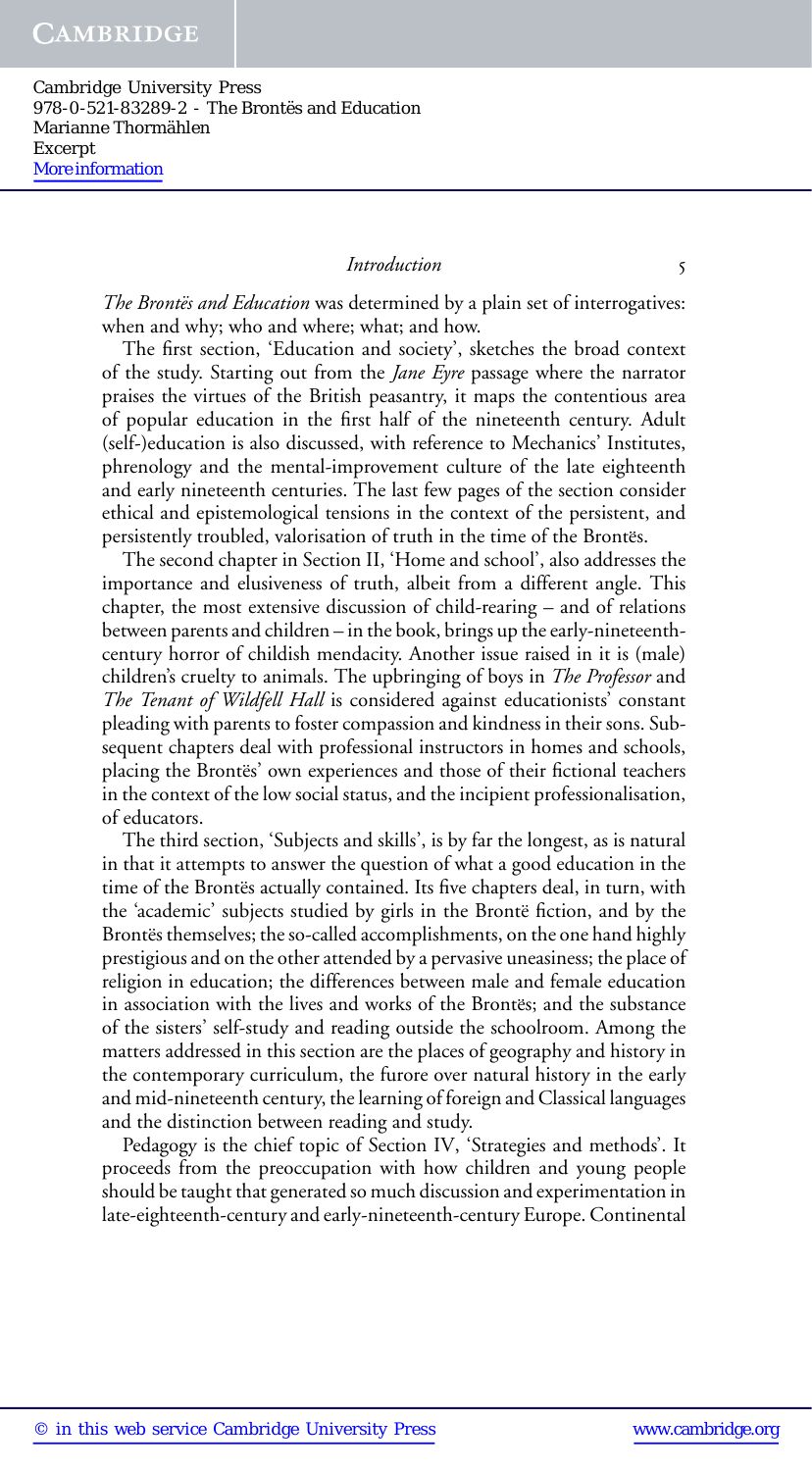#### 6 *Introduction*

pioneers inspired British educationists, but the domestic tradition from Locke onwards was also strong. The first of the two chapters ends with a review of the pedagogical principles and practices of M. Constantin Heger. The second chapter looks at what makes a teacher succeed or fail, interweaving contemporary works on pedagogical matters and the experiences of pedagogues in the Brontë fiction.

The fifth, concluding section of *The Brontës and Education* raises issues that were touched on in the preceding ones, but never examined at length. Called 'Originality and freedom', it analyses the responsibility of individuals for their selves, both in this world and the next. The connections between originality, creativity and genius are explored, leading up to a discussion of how Charlotte Brontë fashioned her sisters' literary reputations for posterity. That topic, much debated in recent years, has a direct bearing on the subject of the book in that Charlotte's statement that her sisters were not 'learned' has been regarded as a key factor in the context. Finally, the section reviews the importance of mental and spiritual liberty to the individual's pursuit of self-improvement. Once again, *Jane Eyre* supplies the point of departure; and it is shown that the balancing of reason and feeling, as well as the schooling of principle and judgement, can only be successfully undertaken by a free spirit fully aware of what she owes her own integrity.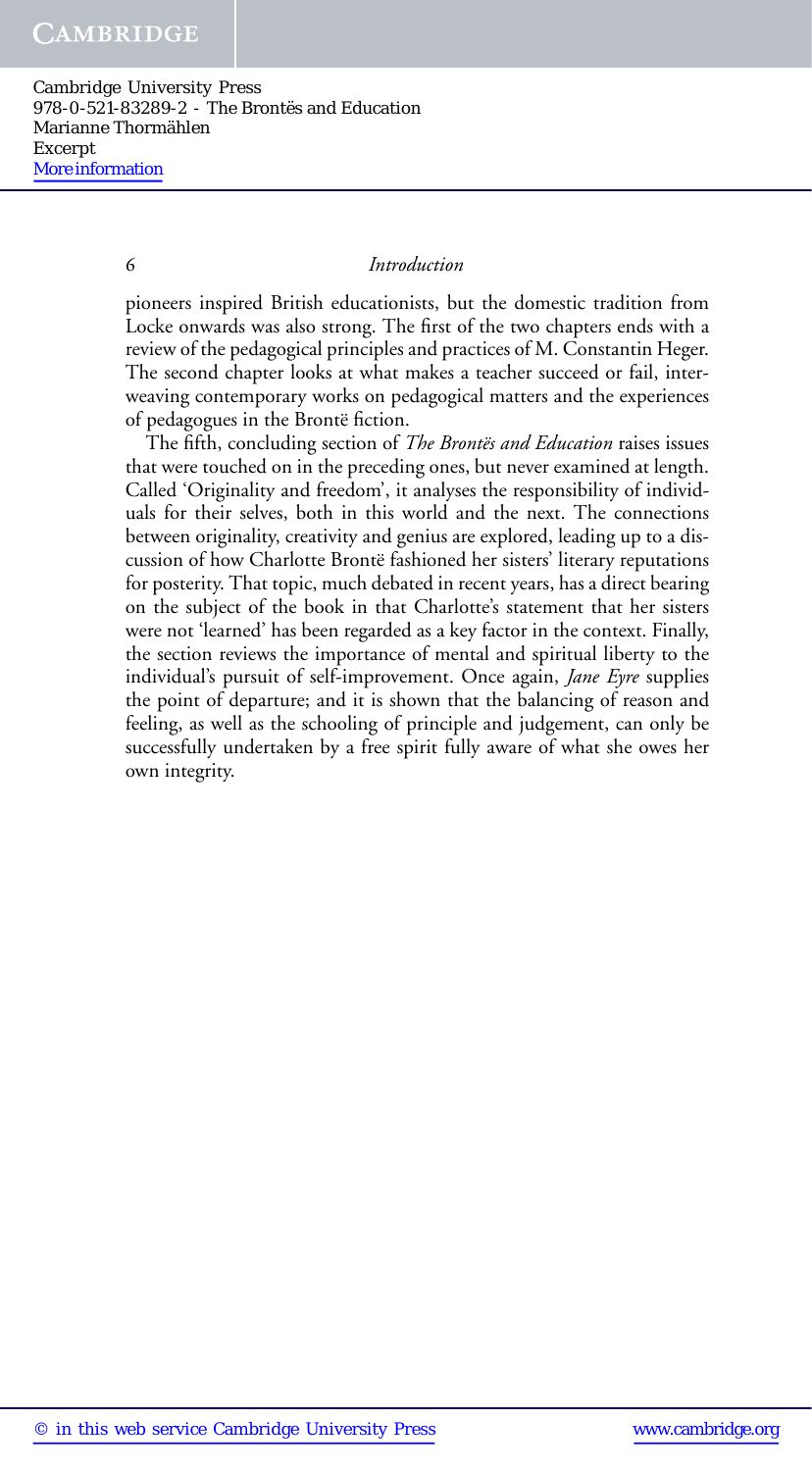i

*Education and society*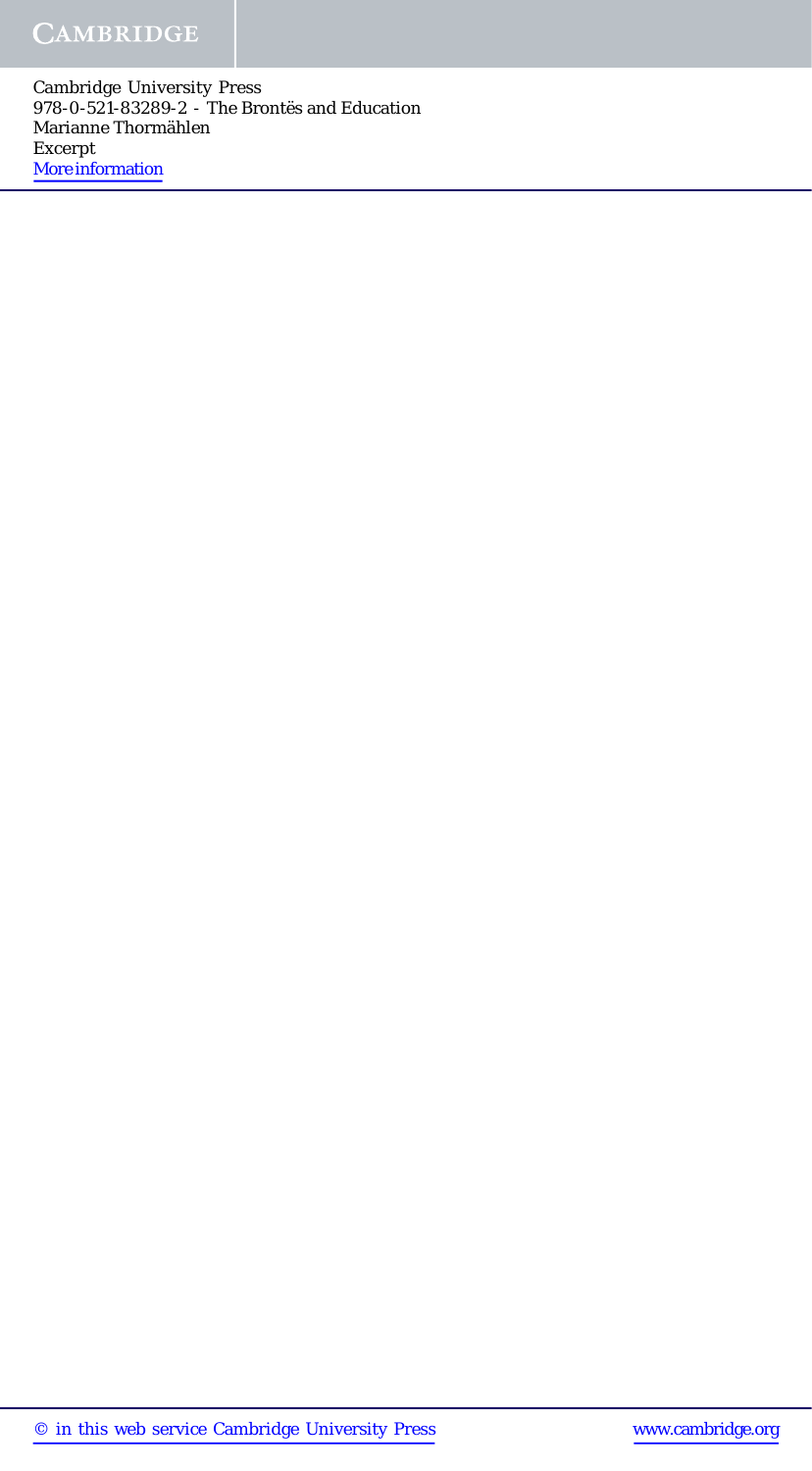#### *Introductory Remarks to Section I*

Books about Britain in the early nineteenth century characteristically refer to the period as one of progress and reform. The title of Asa Briggs's classic *The Age of Improvement 1783–1867* sums up a fundamental belief held by British people at all levels of society during the life-span of Patrick Brontë (1777-1861): the belief that human beings could become better and make their world better by labouring with and for one another.<sup>1</sup> The impulses that guided them and the policies they evolved were diverse, conditioned by social factors as well as by individual inclinations; the latter aspect is important, not least because this was a time when individuality asserted itself vigorously in all walks of life and in members of both sexes. The student of the nineteenth century who attempts to map out consistent lines of development, attaching them to representatives of political parties and philosophical schools of thought, soon becomes thoroughly bewildered. Terms such as 'conservative', 'progressive' and 'radical' fail to do justice to the complexity of movements and people. Reformers are seen to have made common cause across class and party lines.<sup>2</sup> Similarly, causes that posterity regards as enlightened were sometimes opposed by persons whose reforming zeal manifested itself in other contexts. One thing, however, was clear then and is equally so now: in the words of an 1828 review of a schoolbook, '[t]his is truly the age of intellectual improvement, and in every form and manner exertions are multiplied to advance  $it^3$ 

The Brontë family was part of all this social mobility and variety, as well as of the efforts to improve the 'condition of England', another key concept in histories of the period. As a man and a clergyman, Patrick Brontë had a larger scope for action and debate than his daughters, a scope encompassing political, religious and scientific matters as well as public-health issues. To all the Brontës, however, as to so many of their contemporaries, one sphere